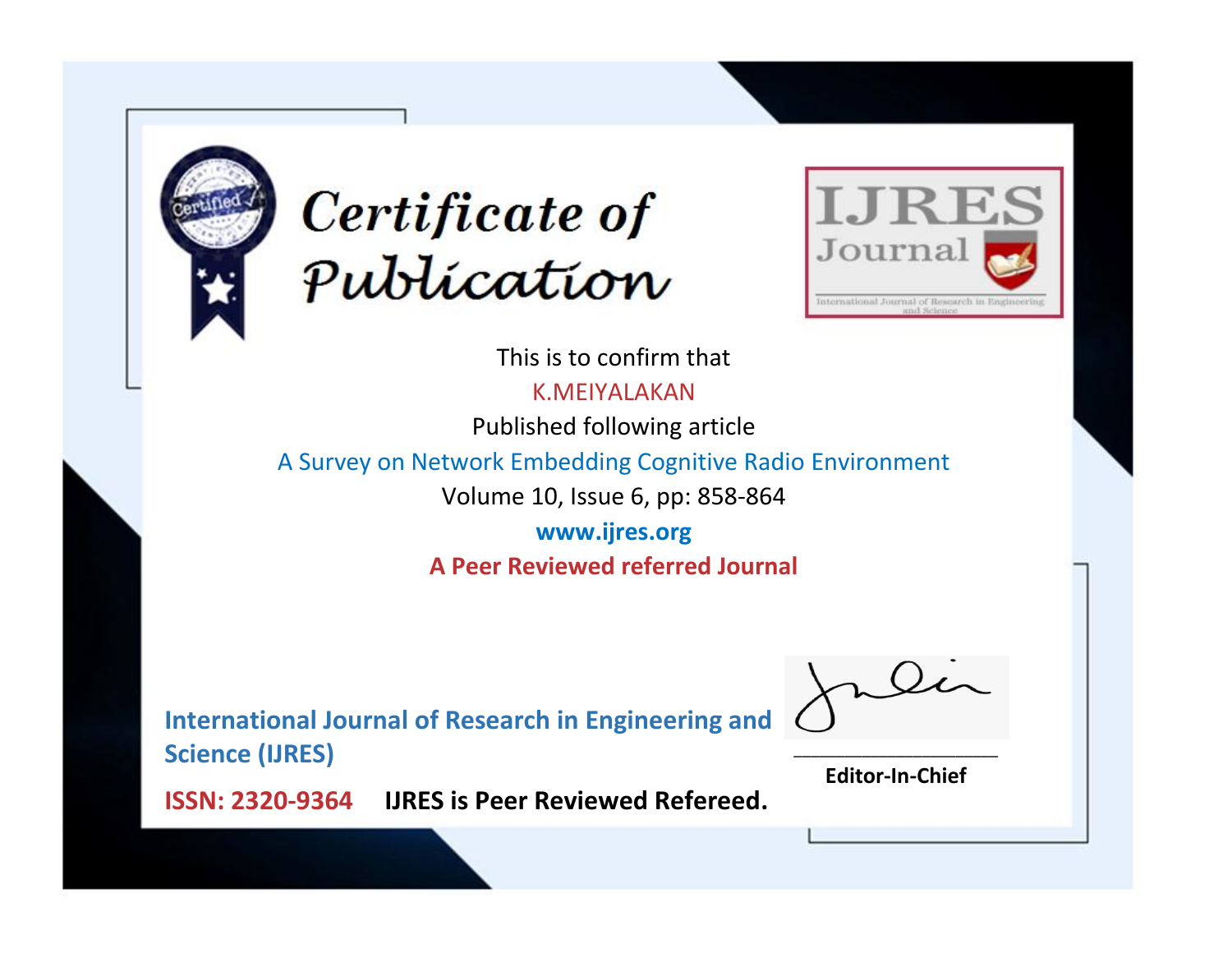



This is to confirm that BOOPATHI.C

Published following article

A Survey on Network Embedding Cognitive Radio Environment

Volume 10, Issue 6, pp: 858-864

**www.ijres.org A Peer Reviewed referred Journal**

**International Journal of Research in Engineering and Science (IJRES)**

\_\_\_\_\_\_\_\_\_\_\_\_\_\_\_\_\_\_\_\_\_\_\_\_ **Editor-In-Chief**

**Journal.**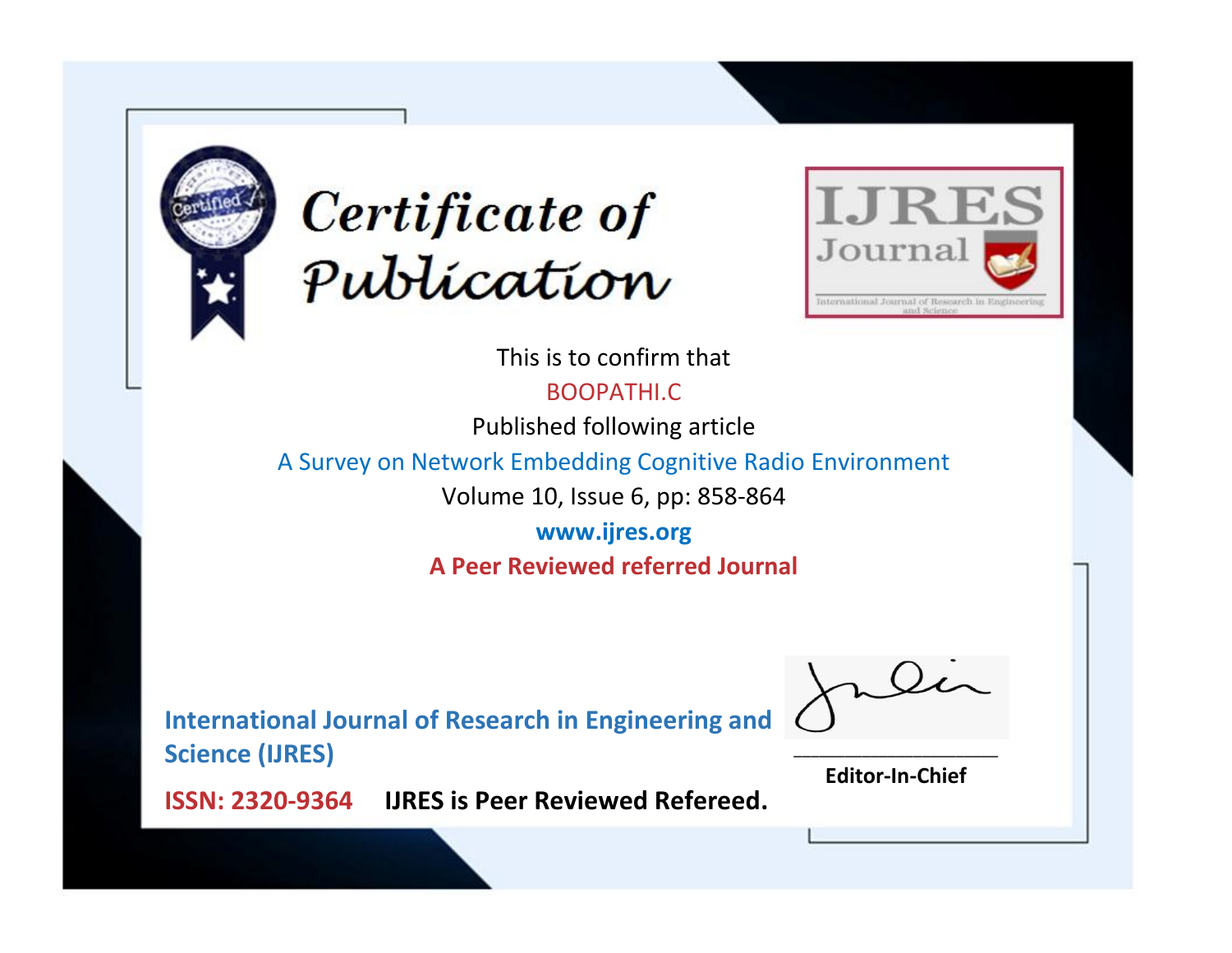



This is to confirm that

DINESH.K

Published following article

A Survey on Network Embedding Cognitive Radio Environment

Volume 10, Issue 6, pp: 858-864

**www.ijres.org A Peer Reviewed referred Journal**

**International Journal of Research in Engineering and Science (IJRES)**

\_\_\_\_\_\_\_\_\_\_\_\_\_\_\_\_\_\_\_\_\_\_\_\_ **Editor-In-Chief**

**Journal.**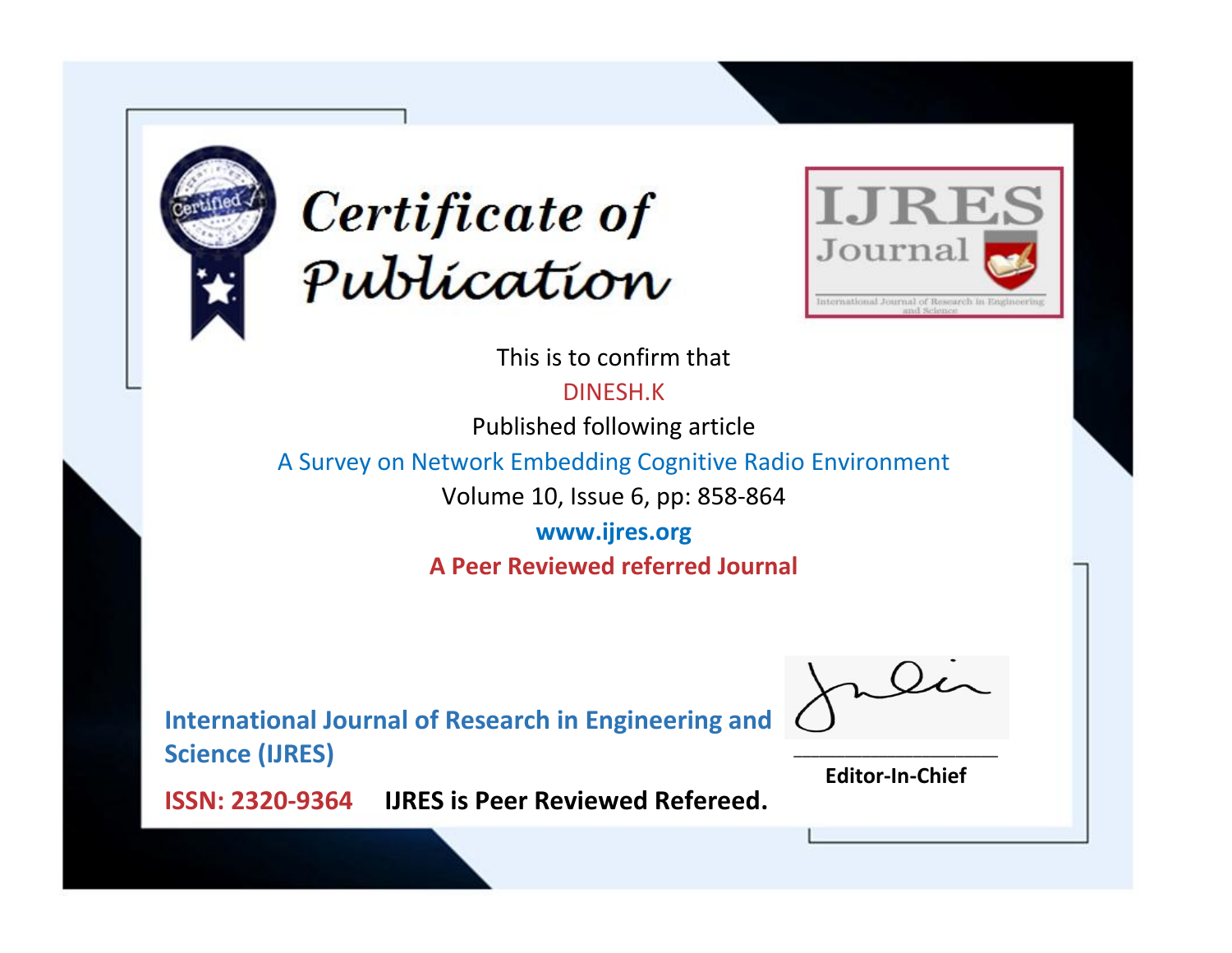



This is to confirm that KALAIYARASAN.A

Published following article

A Survey on Network Embedding Cognitive Radio Environment

Volume 10, Issue 6, pp: 858-864

**www.ijres.org A Peer Reviewed referred Journal**

**International Journal of Research in Engineering and Science (IJRES)**

\_\_\_\_\_\_\_\_\_\_\_\_\_\_\_\_\_\_\_\_\_\_\_\_ **Editor-In-Chief**

**Journal.**